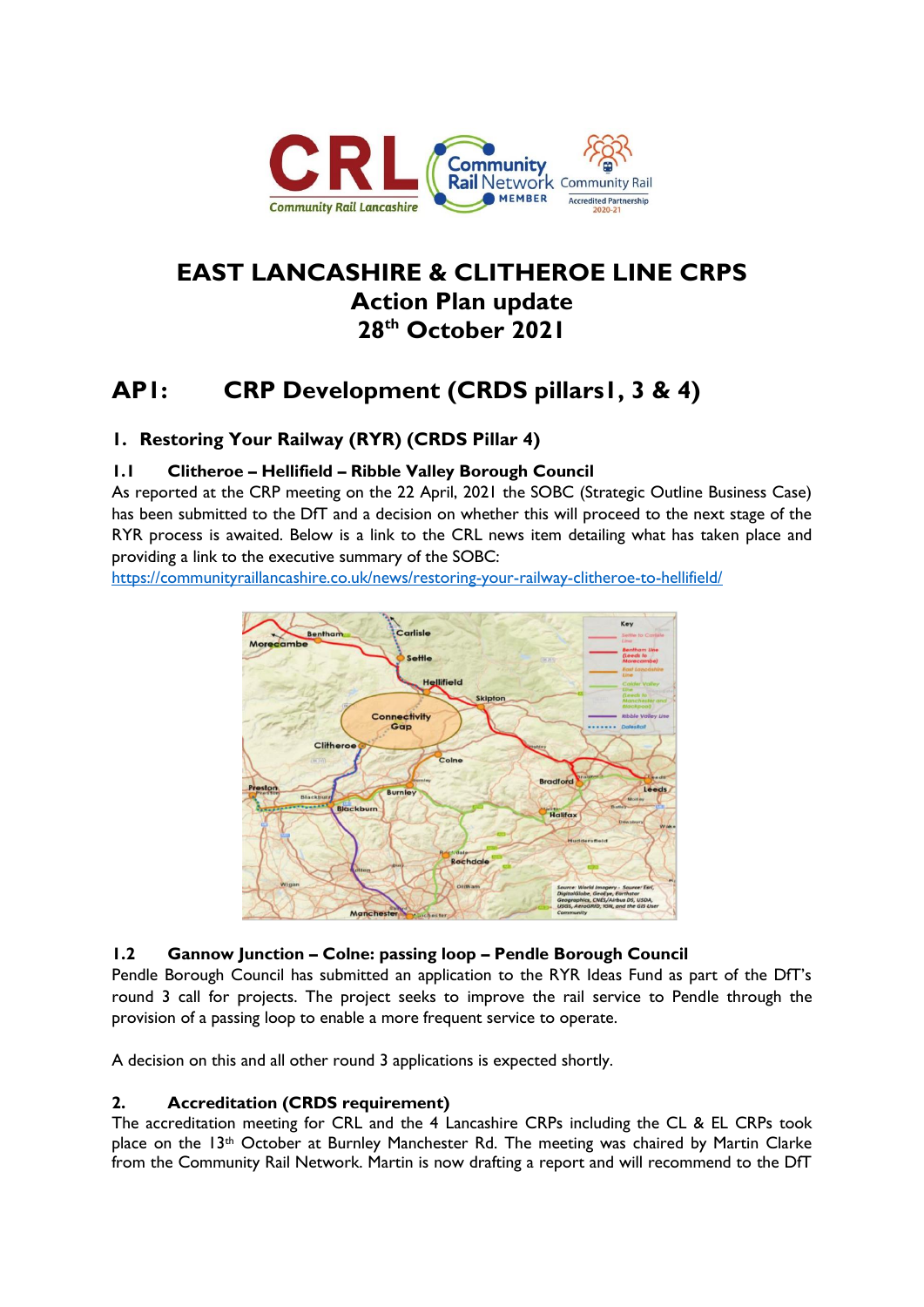whether or not to reaccredit us. Thanks to all those who helped prepare for the meeting and attended the session.

## **3. ComREG (Northern's Community Rail Executive Group) (CRDS pillar 1)**

The CL & EL CRPs regularly update ComREG on the activities of the CRPs. Reports can cover all the good news of which there is plenty as well as any issues that the CRP and/or station partnerships are facing. Richard Watts sits on ComREG as the representative for the Central Area CRPs which includes both our CRPs as well as the adjoining South East Lancashire CRP and the new Calder Valley CRP.

Seed Corn and station adoption grants are available so make sure you get your bids in. For more information about them use the link below:

**[www.northernrailway.co.uk/community/2433-funding](http://www.northernrailway.co.uk/community/2433-funding)**

#### **The next ComREG meeting is taking place on the 17th November 2021.**

## **4. Calder Valley CRP (CRDS pillar 1)**

It is great to see the formation of a new CRP for the Calder Valley line. The following is a link to the recent CRL news item about this:

<https://communityraillancashire.co.uk/news/calder-valley-crp-job-opportunity/>

This item includes details about the post being advertised for a community rail officer as well as a link to more details about the CRP. The CRP is currently being hosted by Rochdale Council.

#### **5. Education update (see also AP7) (CRDS pillars 2 &3)**

A separate report setting out recent educational engagement activity is being separately circulated.

Locally CRL is working with Newfield School, Cross Hill School, Broadfield School, Padiham Green CofE Primary School and Nelson & Colne College, see pictures below.



**Students from Nelson & Colne College at Accrington September 2021 finding out about Community Rail**

#### **6. Local Transport Plans (4)**

This is covered in the reports from Melanie Taylor and Mike Cliffe.

## **7. 100 Women, 100 Journeys. (CRDS pillars 2 & 3)**

As a significant number of women along the East Lancashire and Clitheroe Lines contributed to this project. For more information and to view the book click on the following link: <https://communityraillancashire.co.uk/news/100-women-100-journeys/>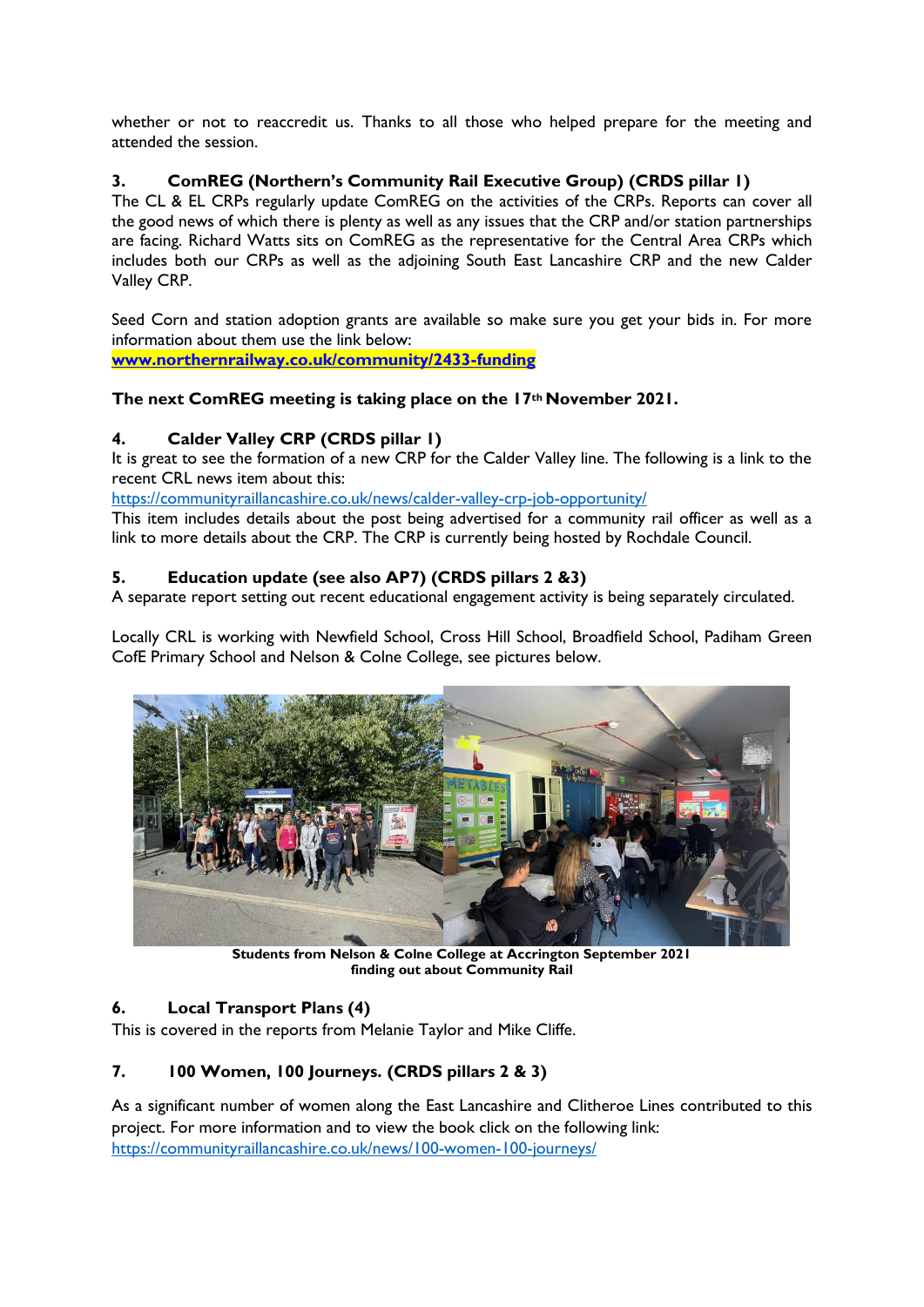## **8. Manchester Recovery Task Force (MRTF) (CRDS pillars 1 & 4)**

CRL on behalf of the 4 Lancashire CRPs submitted a response to the consultation issued by the MRTF. A report detailing the outcome of the consultation was issued by DfT, Network Rail and TfN in September. The response can be viewed at:

[https://www.gov.uk/government/consultations/timetable-options-to-improve-rail-performance-in-the](https://www.gov.uk/government/consultations/timetable-options-to-improve-rail-performance-in-the-north-of-england?utm_medium=email&utm_campaign=govuk-notifications&utm_source=7750d17e-3dd9-446c-8f8e-726e74d62b19&utm_content=daily)[north-of-england?utm\\_medium=email&utm\\_campaign=govuk-notifications&utm\\_source=7750d17e-](https://www.gov.uk/government/consultations/timetable-options-to-improve-rail-performance-in-the-north-of-england?utm_medium=email&utm_campaign=govuk-notifications&utm_source=7750d17e-3dd9-446c-8f8e-726e74d62b19&utm_content=daily)[3dd9-446c-8f8e-726e74d62b19&utm\\_content=daily](https://www.gov.uk/government/consultations/timetable-options-to-improve-rail-performance-in-the-north-of-england?utm_medium=email&utm_campaign=govuk-notifications&utm_source=7750d17e-3dd9-446c-8f8e-726e74d62b19&utm_content=daily)

Following a considerable amount of political pressure a revised option called Option 3b has been drafted and is likely to be consulted on later this month or early November. The main change affecting the Lancashire CRPs is the proposal to operate Southport services to Manchester Oxford Rd and Stalybridge via Manchester Victoria. CRL will respond to the further public consultation.

Mike Cliffe will be able to provide a further update at the meeting.

## **9. Rochdale to Clitheroe services (CRDS pillar 4)**

One of the most frustrating aspects of the post covid timetable recovery is it's almost total absence on the Clitheroe line. With the exception of one up morning peak service from Clitheroe and one down evening peak hour service to Blackburn the timetable has stuck at the hourly frequency. Efforts to break through this and restore the pre covid service are being made partly through the MRTF process and also separately through TfN/DfT and local MPs.

## **AP2: Funding**

| Core funding:                |         |
|------------------------------|---------|
| Northern towards the 2 CRPs: | £57,518 |
| TransPennine Express: :      | £ 5,000 |
| Avanti West Coast:           | £ 4,235 |

**Other grants: Community Rail Development Fund:** Fantastic Plastic **E2,000** (Blackburn station) Explore Lancashire By Rail £1,450 **Avanti Community Rail Fund** Dick, Kerr Ladies **E18,360** (Preston station)

## **AP3: Timetable developments (CRDS pillar 4)**

**1. Manchester Recovery Task Force**

See above AP1 (8).

#### **2. Timetable recovery**

See AP1 (9)

#### **3. Sunday services:**

Whilst most Sunday services have been restored the pre Covid hourly service between Preston and Colne hasn't been and currently remains 2 hourly.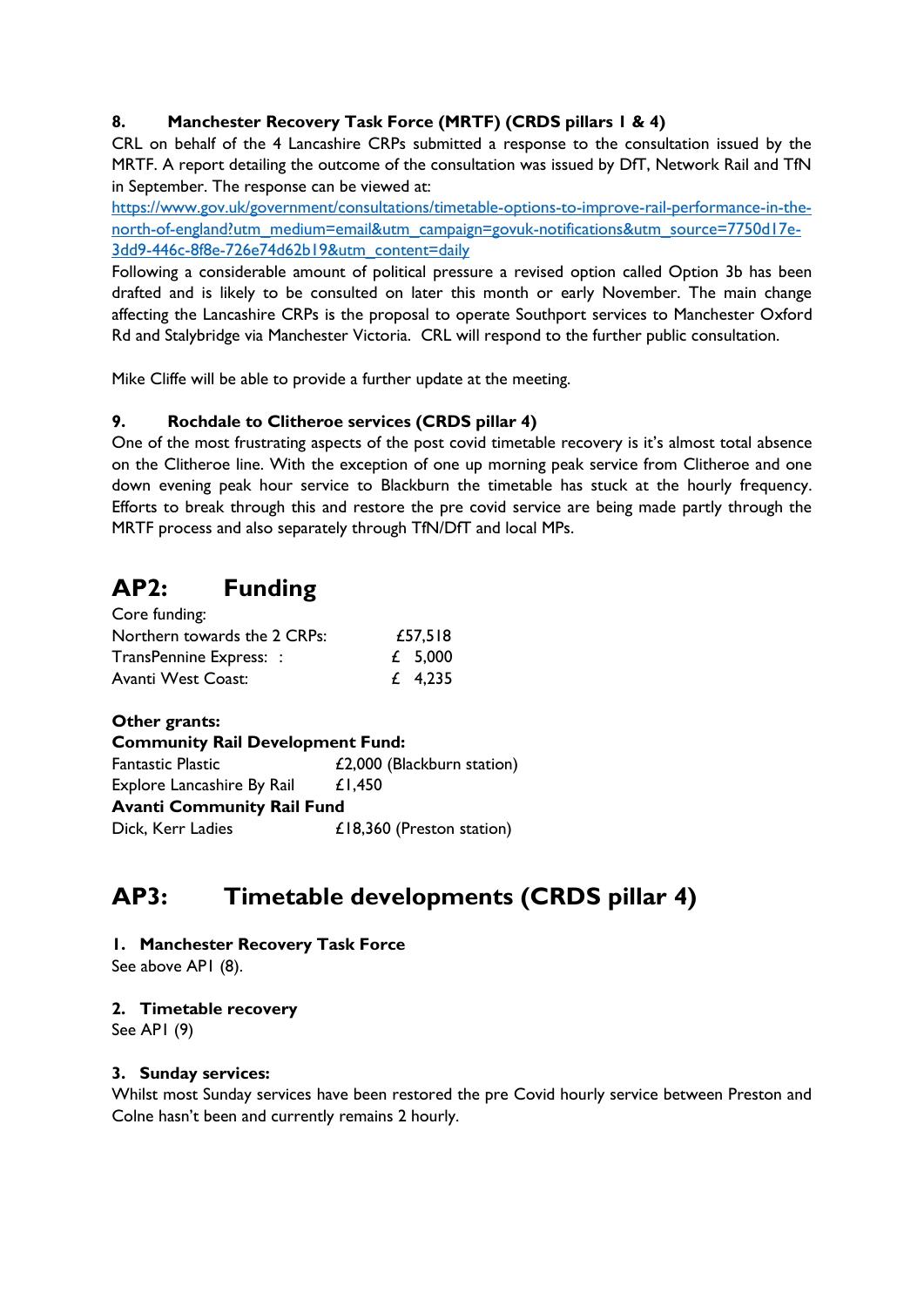The Sunday Blackpool/Preston to Hellifield winter DalesRail service has had a mixed start with services cancelled. A weekly update is put out on @crl live to let walkers know if it is running. Thanks to Owain and the team for the weekly update on this.

# **AP4: DalesRail (Blackpool North to Carlisle) (CRDS pillar 2)**

### **The 2021 DalesRail season has ended and here are the key outputs:**

- 18 services BUT 6 cancelled and 1 affected by engineering works
- Over 1000 passengers
- 42 guided walks led by the Lancashire Rail Ramblers
- Own website: dalesrail.com updated weekly along with tweets etc
- Brochure & poster produced and distributed by CRL and the Lancashire Rail Ramblers the brochure had to be reprinted.

## **Forward planning:**

- 2022: Expanding the Reach Of DalesRail the Wensleydale & Swaledale link
- Meeting planned with Owain Roberts and Iain Aldred for the 28<sup>th</sup> October



**Amazing what happens on a guided walk!**

**Virtual DalesRail.com** 

**See: https://communityraillancashire.co.uk/tales-from-dalesrail/**

## **AP5: Station & other developments (CRDS pillar 3)**

## **Preston**

#### **Dick, Kerr Ladies**

Avanti has agreed funding towards a film about the Dick, Kerr Ladies, Preston's women's football team formed in 1917 from workers at the Dick, Kerr factory on Strand Road Preston. The football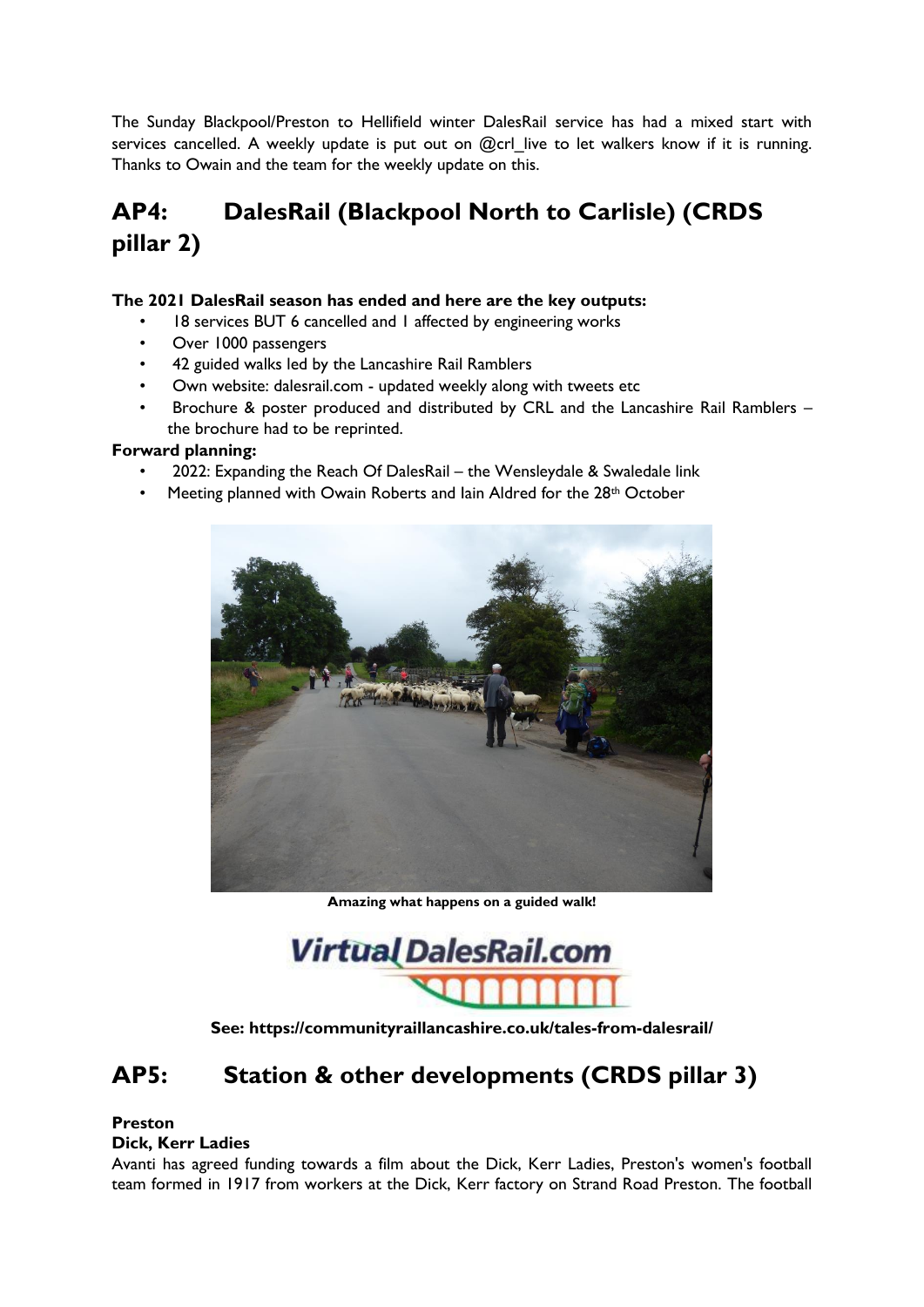team raised funds for war veterans, around £2million in today's money. However, once the first world war ended and the soldiers returned, the popular women's professional football was banned in 1921 and it is this anniversary and their achievements that are going to be recognised at a number of events. They include a train trip to the Manchester Football Museum new women's football exhibition and a **Remembrance Day Service at Preston Station between Platforms 3 & 4 on Friday 12th November at 10:45** when the Dick, Kerr Ladies achievements will be shared and passengers/general public are invited to come along to the service. There is a call out for relatives and friends of Dick, Kerr ladies with information and memorabilia to come forward so we can learn more. If anyone has links to local Preston organisations or families, please contact Caroline Holden at [caroline.holden.crl@gmail.com.](mailto:caroline.holden.crl@gmail.com)

#### **East Lancashire Line:**

## **Lostock Hall**

A replacement notice board has been installed following severe damage to the previous one. New recycled plastic planters have been installed along with some colourful 'Welcome to Lostock Hall' running in boards.

#### **Blackburn**

Shahiesta Raja is working with artist Alastair Nicholson and Newfield School on the 'Fantastic Plastic' project. Artwork on the theme of recycling will shortly be ready to display at the station underneath the banner already displayed on platforms 1 & 2. to find out more view the following link: <https://communityraillancashire.co.uk/news/fantastic-recycled-plastic-grant-success/>

Katie Musgrove has been working with Crosshill School and an attractive banner has now been produced ready to go up at the station.



**A sneak preview of the artwork being produced by Crosshill School**

## **Church & Oswaldtwistle**

The Rotary Club of Church & Oswaldtwistle do a splendid job of looking after their station. The group visit the station most weeks on Saturdays are on the look-out for some new volunteers to add to the team. CRL has put the word out for the group, see news item, which hopefully will encourage some new volunteers to come forward.

<https://communityraillancashire.co.uk/news/new-volunteers-wanted-at-local-station/>

CRL is currently developing a leaflet for the group to help them recruit new members. It may be a template for similar leaflet for other station groups.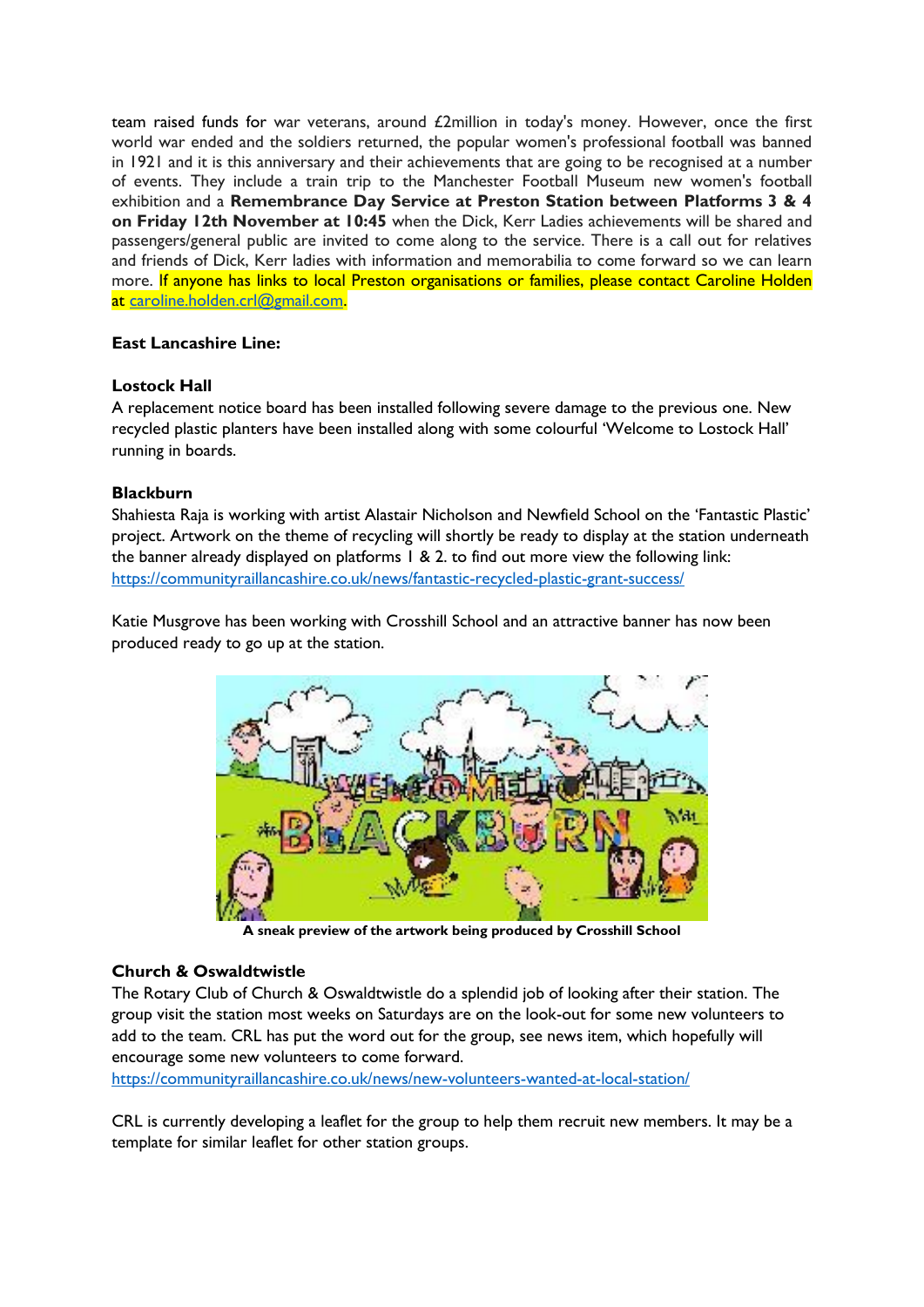

## **Accrington**

The wooden eco shelter at the station has recently been given a make-over which has significantly improved its appearance. It is hoped to get the PVs to work so the shelter has lighting as the dark nights draw closer.



Improvements to the ramp to platform 1 are due to take place but as yet no date has been given for when this will start.

#### **Rose Grove**

A short film shows the delights that can be seen by walking along the Padiham Greenway and can be viewed at:

<https://communityraillancashire.co.uk/stations/rose-grove/>

However, no sooner had the film been competed than a key bridge over the River Calder was closed on safety grounds. The Padiham Greenway film has now been updated and can be viewed at: <https://www.youtube.com/watch?v=1Yaq8Wisk8E>

CRL/ELCRP is working on a project based around the life of Rachel Kay-Shuttleworth who resided at Gawthorpe Hall, Padiham. The project includes working with Padiham Green CofE Primary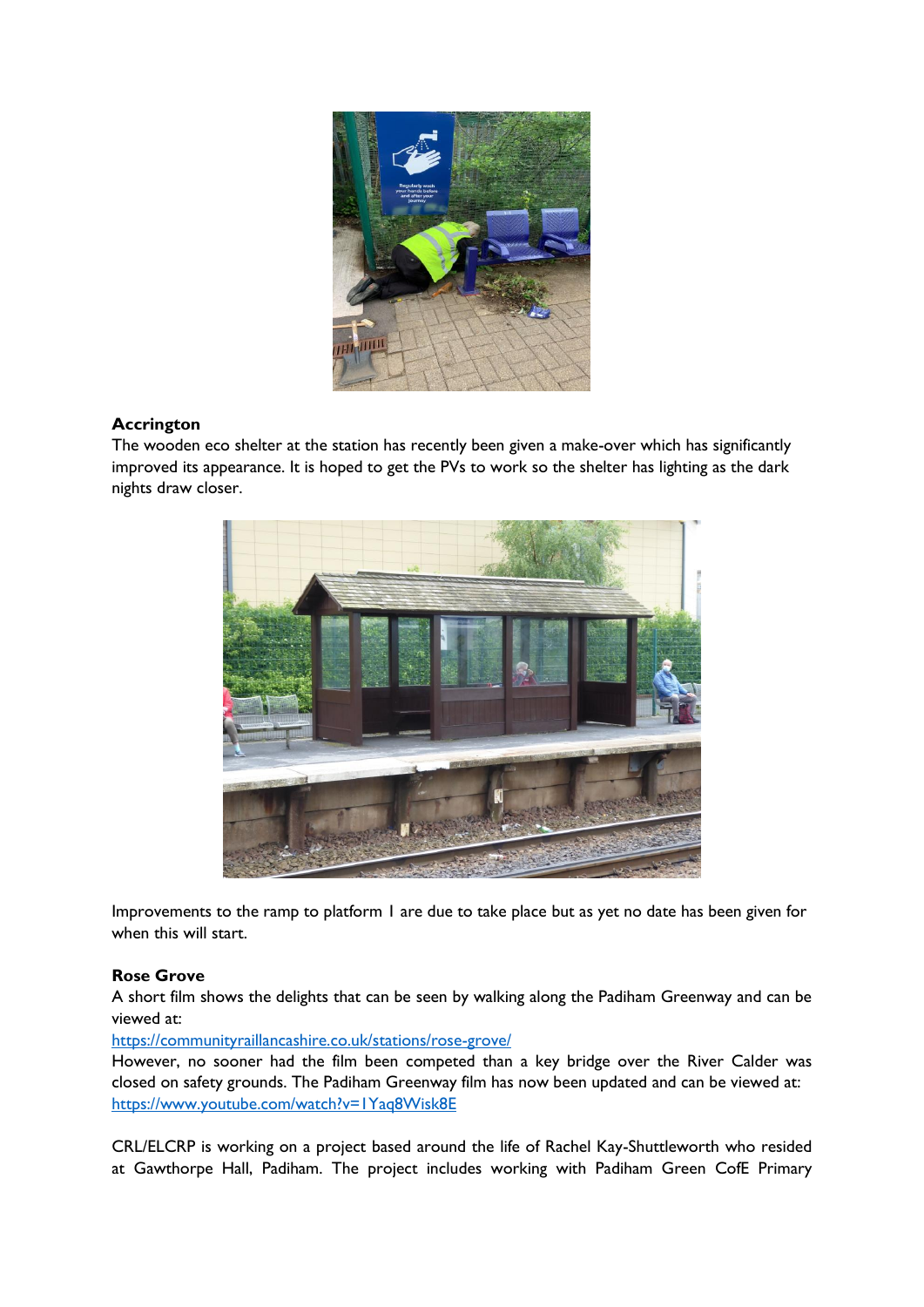School who will learn something about their local history as well as the benefits of rail travel through CRL's Educating the Passengers of the Future programme. More information about the project can be found using the following link:

<https://communityraillancashire.co.uk/news/rails-to-recovery-rachel-kay-shuttleworth/>

#### **Burnley Central**

CRL will be working with a new group of Northern apprentices who started in October and they are planning a community based project around Burnley Central station.



**The apprentices at Burnley Central with Shahiesta and Paul, Karen Bennett is holding the camera!**

#### **Brierfield**

Promoting active travel at Brierfield



**The new look to the cycle shelter at Brierfield Take the train to Brierfield and take a look and the do a walk along the Leeds & Liverpool canal which is only 3 minutes from the station and is well signposted.**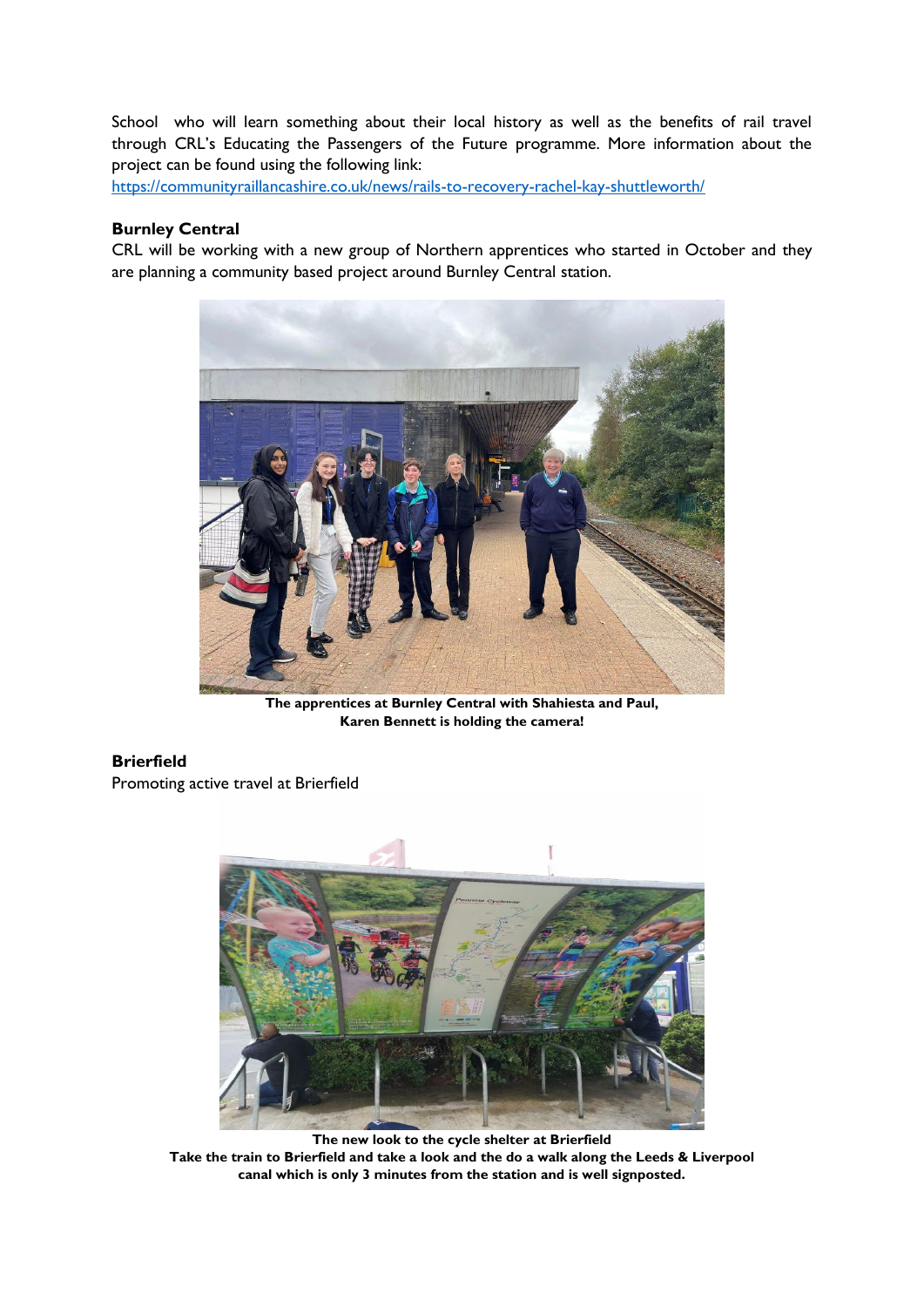#### **Colne**

A new 3 panel branded notice board has been installed at the top of the ramp to the platform

#### **Burnley Manchester Rd**

Progress continues with the extension to the car park being developed by Lancashire County Council. It is anticipated that this will open later this year.

A decision on the Levelling Up application submitted by Burnley BC is expected shortly.

#### **Clitheroe Line**

#### **Clitheroe**

It is sad to note that the free railway P&R in the Chester Avenue car park has now been withdrawn by RVBC. See the link to the news item below: <https://communityraillancashire.co.uk/news/clitheroe-station-car-parking/>

The former Interchange booking & information office is in the process of being transferred from LCC to RVBC.

An additional 3 panel branded notice board has been installed on the Hellifield bound platform.

#### **Langho**

CRL/CLCRP continues to discuss access improvements to the station with Hallam Land who are looking to develop land immediately to the north of the station.

#### **Darwen**

Back on Track artwork was installed in June a full report on the project including a best practice paper, project outcomes can be viewed using the link below: <https://communityraillancashire.co.uk/news/back-on-track-2020-darwen-artwork-installed/>

#### **Entwistle**

The neighbouring South East Lancashire CRP (SELCRP) is working with CRL/CLCRP to look at the feasibility of developing a recreational hub at Entwistle station.

## **AP6 Marketing & Promotion (CRDS pillar 2)**

Much has been covered earlier especially in the report on DalesRail but there are other activities as set out below:

#### **Community Rail Week 18th to 24th October**

Monday 18th October saw the start of the first national Community Rail Week organised by the Community Rail Network. Events have taken place across Lancashire. In Lancashire CRL joined the Community Rail Network at Manchester Piccadilly with a group of SEND pupils from Bury College for the launch of the week. Local events took place at Burscough Junction on Monday 18th and at St Annes and along the South Fylde Line throughout the week. A special live meeting of the Education Network took place in Newcastle on Thursday 21st October. An event planned with Padiham Green CE Primary School had to be postponed due to the awful weather on Wednesday  $20<sup>th</sup>$  October. It has now been re-arranged.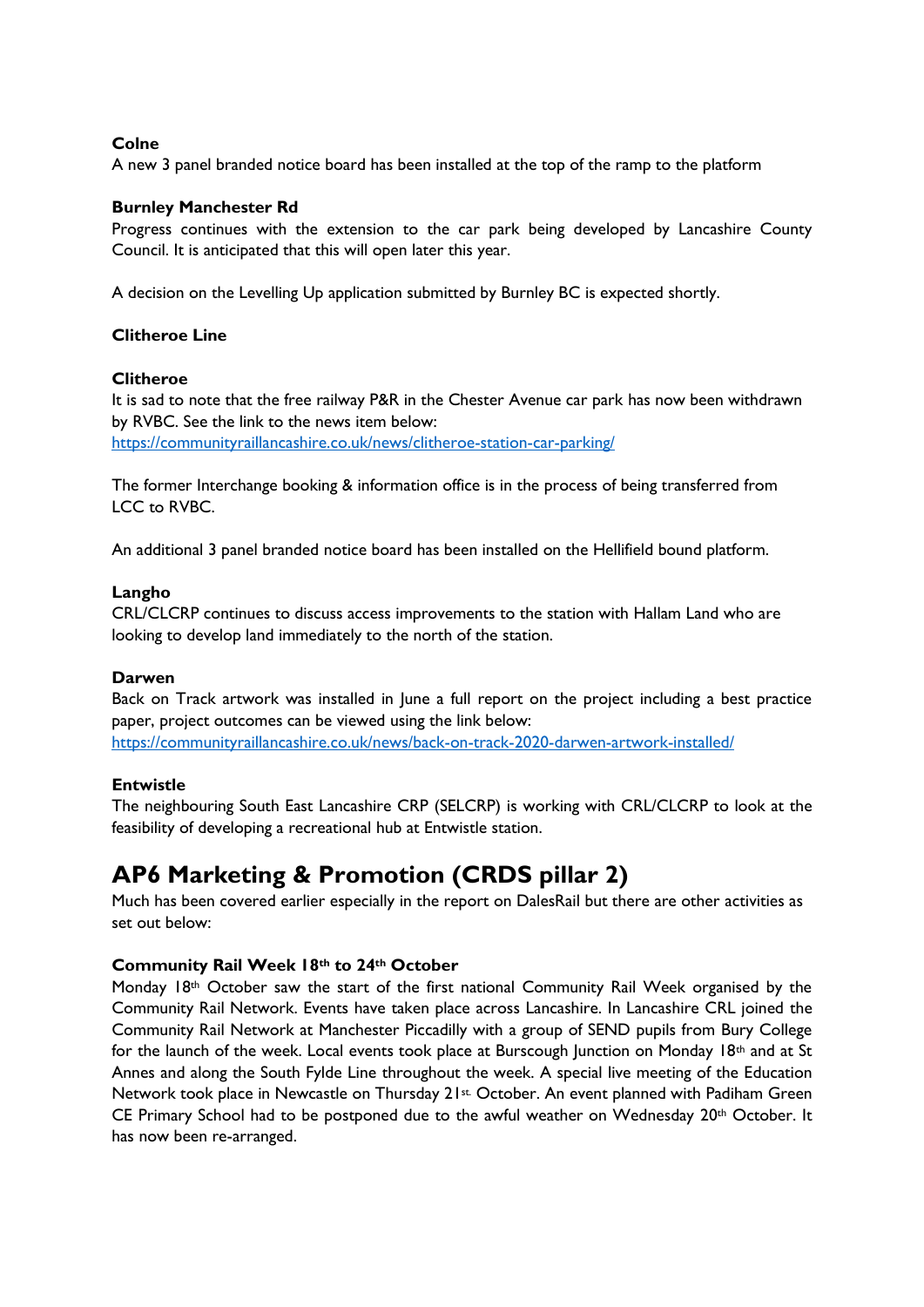#### **Guided walks**

The Lancashire Rail Ramblers have started a programme of walks from stations along the East Lancashire and Clitheroe Lines running from the  $9<sup>th</sup>$  October until the 14<sup>th</sup> December, 2021. The programme can be downloaded here: [https://communityraillancashire.co.uk/wp](https://communityraillancashire.co.uk/wp-content/uploads/2014/06/CRL-Guided-Walks-October-to-December-2021.jpg)[content/uploads/2014/06/CRL-Guided-Walks-October-to-December-2021.jpg.](https://communityraillancashire.co.uk/wp-content/uploads/2014/06/CRL-Guided-Walks-October-to-December-2021.jpg) 

#### **Explore Lancashire By Rail**

This is the name being given to a series of mini films describing easy walks that can be reached using our local lines. The first film described the Padiham Greenway, see Rose Grove above for more details, and a further film is currently nearing completion describing a walk between Burscough Junction and Rufford along the Leeds & Liverpool and Rufford Branch canals on the West Lancashire Line. Other films include a walk from Darwen station to Darwen Tower and, to be confirmed, the St Annes Town Trail.

#### **Mini timetables**

Having been put on hold during the pandemic it is now possible to restart these with the first being for the Todmorden Curve, South Fylde Line and Preston to Ormskirk services. Others will follow.

**CRL website statistics Users – 20,955 Page Views – 54.425**

Top 10 pages

- 1. Home
- 2. DalesRail
- 3. News
- 4. DalesRail/Timetable
- 5. Bentham Line
- 6. News/DalesRail 2021
- 7. DalesRail/Walks
- 8. Walks
- 9. Dalesrail/Fares
- 10. Clitheroe Line

#### **@crl\_live**

Followers – 1,008 Tweets – 187 Impressions – 264K

#### **Branded Boards**

CRL has 89 branded structures with a total of 242 panels for either poster displays or community use.

## **AP7: School, college, university & apprentice engagement (CRDS pillars 1, 2, 3 & 4)**

This is covered in the attached education update report.

Below is a summary of what we have been doing to develop the Autism friendly Line: